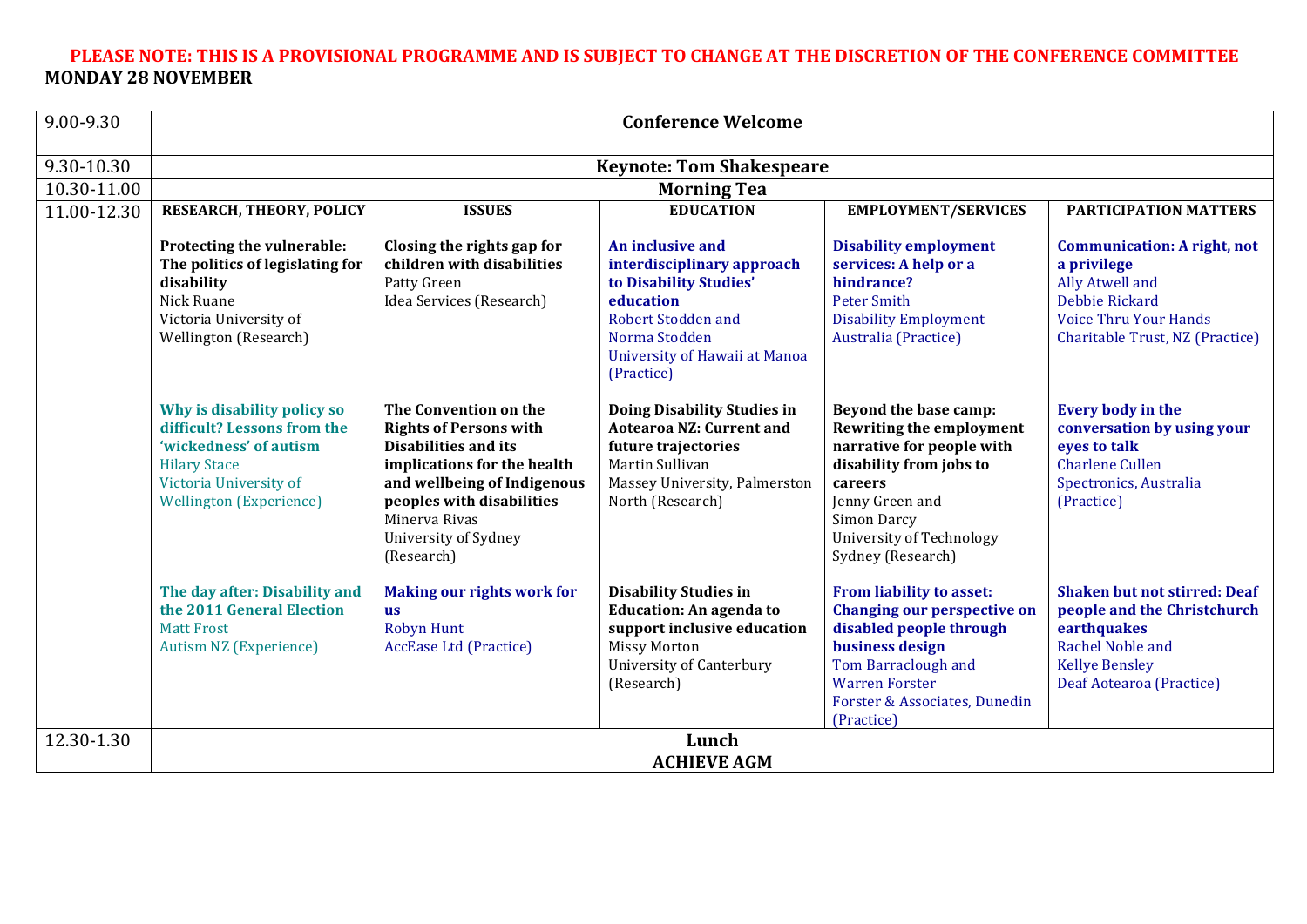#### PLEASE NOTE: THIS IS A PROVISIONAL PROGRAMME AND IS SUBJECT TO CHANGE AT THE DISCRETION OF THE CONFERENCE COMMITTEE **MONDAY 28 NOVEMBER**

| 1.30-3.00 | <b>RESEARCH, THEORY, POLICY</b>                                                                                                                                                                                                  | <b>ISSUES</b>                                                                                                                                                                    | <b>EDUCATION</b>                                                                                                                                                                                                                                      | <b>EMPLOYMENT/SERVICES</b>                                                                                                                                                                                                     | <b>PARTICIPATION MATTERS</b>                                                                                                                                                                                                                  |
|-----------|----------------------------------------------------------------------------------------------------------------------------------------------------------------------------------------------------------------------------------|----------------------------------------------------------------------------------------------------------------------------------------------------------------------------------|-------------------------------------------------------------------------------------------------------------------------------------------------------------------------------------------------------------------------------------------------------|--------------------------------------------------------------------------------------------------------------------------------------------------------------------------------------------------------------------------------|-----------------------------------------------------------------------------------------------------------------------------------------------------------------------------------------------------------------------------------------------|
|           | <b>Mainstreaming Disability</b><br><b>Studies in policy making in</b><br><b>India</b><br>Gajendra Karna<br>Jawaharlal Nehru University,<br><b>New Delhi (Practice)</b>                                                           | An absence of vision<br>Lynley Hood<br>Dunedin VIPs (Visually<br>Impaired People) (Research)                                                                                     | The role of attitude in the<br>willingness and effectiveness<br>of teaching students with<br>autism spectrum disorders<br>in the mainstream<br>Emma Goodall<br><b>University of Canterbury</b><br>(Research)                                          | <b>Person centredness: What</b><br>are we learning from people<br>receiving support, family<br>members and advocates?<br>Rachel Dickson<br>University of Sydney<br>(Research)                                                  | <b>Bringing the family into</b><br>disability and sport<br><b>Hayley Fitzgerald</b><br><b>Leeds Metropolitan University</b><br>and<br><b>Catherine Morrison</b><br><b>University of Otago</b><br>(Experience)                                 |
|           | <b>Citizens influencing systemic</b><br>reform in disability policy in<br><b>Australia</b><br>Rhonda Galbally<br><b>National People with</b><br>Disabilities and Carer Council,<br>Australia (Experience)                        | The face of hearing<br>impairment: The NZ reality<br>Louise Carroll,<br>John Harwood, and<br><b>Chris Peters</b><br>National Foundation for the<br>Deaf Inc, Auckland (Research) | The online teacher<br>education environment:<br>A site for challenging<br>discourses of exclusion and<br>enhancing understandings<br>about inclusive education<br>Jude MacArthur, Nancy<br>Higgins, and Mandia Mentis<br>Massey University (Research) | <b>Community living, people</b><br>with intellectual disability<br>and evolving social models<br>Henrietta Trip and<br><b>Beverley Burrell</b><br>University of Otago<br>Christchurch (Research)                               | <b>Adaptive sport mentoring:</b><br>The transitioning years<br><b>Bridget Meyer and panel</b><br><b>Halberg Trust, Dunedin</b><br>(Practice)                                                                                                  |
|           | <b>Personalisation and industry</b><br>development:<br>The necessity of building<br>sector capacity to enable<br>choice, voice and control<br><b>Gordon Duff</b><br><b>National Disability Services,</b><br>Australia (Practice) | An uncertain grip on earth:<br>The concerns of physically<br>disabled adults who<br>experience falls<br>Katrina Varian<br>University of Otago (Research)                         | <b>Understanding school from</b><br>students' perspectives<br>Gill Rutherford, Shane Melrose,<br><b>Aynsley Moore, Bridget</b><br>O'Leary, Lyndsay Patten,<br>Victoria Stephen, Thomas<br>Undy<br>University of Otago (Practice)                      | A voyage of grief and beauty:<br>The lived experience of<br>supporting a family member<br>with an intellectual<br>disability who is dying in a<br>community setting<br><b>Susan Marlow</b><br>WelTec, Lower Hutt<br>(Research) | The embodied tourist<br>experience of people with<br>vision impairment:<br><b>Implications beyond the</b><br>visual gaze<br>Jennie Small and<br>Simon Darcy<br><b>University of Technology</b><br><b>Sydney Business School</b><br>(Research) |
| 3.00-3.30 | <b>Afternoon Tea</b>                                                                                                                                                                                                             |                                                                                                                                                                                  |                                                                                                                                                                                                                                                       |                                                                                                                                                                                                                                |                                                                                                                                                                                                                                               |
| 3.30-4.30 | <b>Tourism Panel</b>                                                                                                                                                                                                             |                                                                                                                                                                                  |                                                                                                                                                                                                                                                       |                                                                                                                                                                                                                                |                                                                                                                                                                                                                                               |

**7.00 drinks;&7.30 CONFERENCE&DINNER**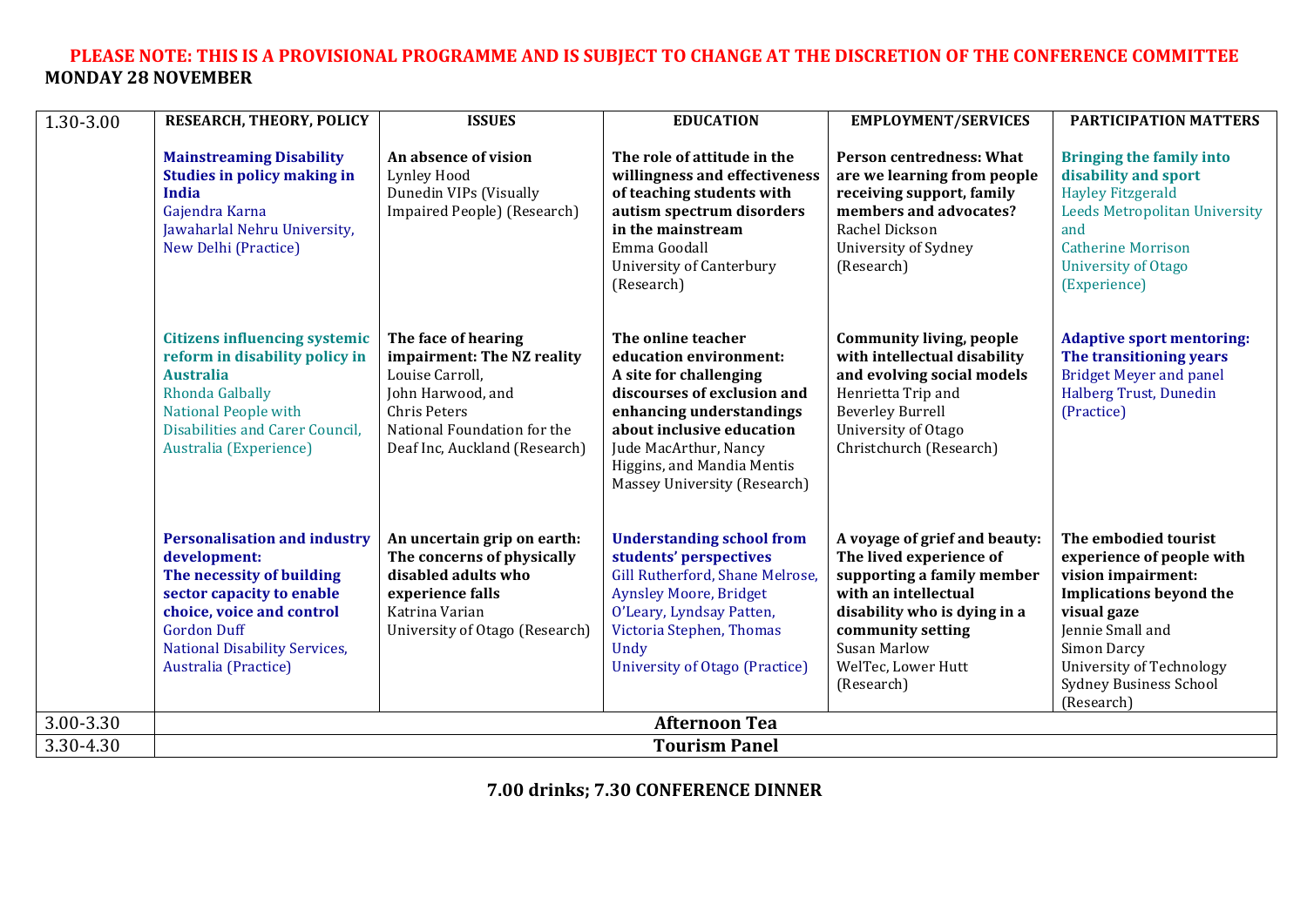#### PLEASE NOTE: THIS IS A PROVISIONAL PROGRAMME AND IS SUBJECT TO CHANGE AT THE DISCRETION OF THE CONFERENCE COMMITTEE **TUESDAY&29&NOVEMBER**

| 9.00-10.00                | <b>Keynote: Anne Hawker</b>                                                                                                                                                                                                          |                                                                                                                                                                                                                                                                                         |                                                                                                                                                                                                               |                                                                                                                                                                                                                                                                                                     |                                                                                                                                                                                                              |  |
|---------------------------|--------------------------------------------------------------------------------------------------------------------------------------------------------------------------------------------------------------------------------------|-----------------------------------------------------------------------------------------------------------------------------------------------------------------------------------------------------------------------------------------------------------------------------------------|---------------------------------------------------------------------------------------------------------------------------------------------------------------------------------------------------------------|-----------------------------------------------------------------------------------------------------------------------------------------------------------------------------------------------------------------------------------------------------------------------------------------------------|--------------------------------------------------------------------------------------------------------------------------------------------------------------------------------------------------------------|--|
| $\overline{10.00}$ -10.30 | <b>People First Panel</b>                                                                                                                                                                                                            |                                                                                                                                                                                                                                                                                         |                                                                                                                                                                                                               |                                                                                                                                                                                                                                                                                                     |                                                                                                                                                                                                              |  |
| 10.30-11.00               | <b>Morning Tea</b>                                                                                                                                                                                                                   |                                                                                                                                                                                                                                                                                         |                                                                                                                                                                                                               |                                                                                                                                                                                                                                                                                                     |                                                                                                                                                                                                              |  |
| 11.00-12.30               | RESEARCH, THEORY, POLICY                                                                                                                                                                                                             | <b>ISSUES</b>                                                                                                                                                                                                                                                                           | <b>EDUCATION</b>                                                                                                                                                                                              | <b>EMPLOYMENT/SERVICES</b>                                                                                                                                                                                                                                                                          | PARTICIPATION MATTERS                                                                                                                                                                                        |  |
|                           | <b>Disability research and</b><br>capacity building:<br>A personal account<br><b>Carolyn Beaver</b><br><b>Burwood Academy of</b><br><b>Independent Living</b><br>(Experience)                                                        | Playing God: The legality of<br>plans denying scarce<br>resources to people with<br>disabilities in public health<br>emergencies<br>Wendy Hensel and<br>Leslie Wolf<br>Georgia State University<br>College of Law (Research)                                                            | "What I really like about<br>school at the moment is<br>meeting new friends":<br>A disabled student's<br>experience of participating<br>in the classroom<br>Michael Gaffney<br>University of Otago (Research) | Growing up kāpo<br>(blind/vision impaired)<br>Māori: Whānau narratives of<br>their encounters with health<br>and education services<br>Nancy Higgins, Hazel Phillips,<br>Karen Stobbs, Graham Wilson,<br>and Hannah Pascoe<br>Ngati Kapo O Aotearoa<br>(Research)                                   | <b>ACCESSIBILITY/DESIGN</b><br><b>Physical access to</b><br>computers: Where have we<br>been? Where are we now?<br>Where are we going?<br>Michael O'Leary<br>Spectronics, Australia<br>(Experience)          |  |
|                           | The role of a disability<br>consultant with research<br>projects<br><b>Russell Vickery</b><br>Russell Vickery & Associates,<br><b>Auckland (Experience)</b>                                                                          | The meaning of 'serious<br>disability' in the context of<br><b>PGD</b> and abortion:<br>The perspectives of<br>regulators and health care<br>professionals in Australia<br>Kristin Savell<br>University of Sydney and<br>Isabel Karpin<br>University of Technology<br>Sydney (Research) | <b>Believing is seeing:</b><br><b>Using narrative assessment</b><br>to support inclusion<br><b>Annie Guerin</b><br>St Mary's School, Hokitika<br>(Practice)                                                   | <b>Engaging with Pacific</b><br><b>Robert Muller and</b><br>Pati Umaga<br>Te Pou (Practice)                                                                                                                                                                                                         | All the information for all<br>the people all the time:<br><b>Applying Universal Design to</b><br>accessible communication<br>Mike Osborne and<br><b>Robyn Hunt</b><br>AccEase Ltd, Wellington<br>(Practice) |  |
|                           | 'What's in it for us?' The<br>relational dimension and co-<br>researching in a team with<br>young adults who have<br>Down syndrome<br>Andrew Dever, Caroline Quick,<br>and Colin Gladstone<br>University of Canterbury<br>(Research) | Disability discrimination<br>laws, 'bad' behaviour and<br>neurological diversity<br>Karen O'Connell<br>University of Technology<br>Sydney (Research)                                                                                                                                    | <b>Kristan moves towards</b><br>independence: Learning<br>supported by narrative<br>assessment<br>Kristan Montgomery and<br>Anne-Marie McIlroy<br>Dunedin (Research)                                          | Knowledge in action:<br><b>Exploring how knowledge is</b><br>used by disability support<br>workers to support older<br>people with an intellectual<br>disability living in group<br>homes<br>Adrienne McGhee, Marie Knox,<br>and Jennifer Mays<br>Queensland University of<br>Technology (Research) | <b>Between Universal Design</b><br>strategy and disability issues<br>Mualla Erkilic<br>Middle East Technical<br>University Dept of<br>Architecture, Turkey<br>(Research)                                     |  |
| 12.30-1.30                | Lunch<br><b>POSTER SESSION</b>                                                                                                                                                                                                       |                                                                                                                                                                                                                                                                                         |                                                                                                                                                                                                               |                                                                                                                                                                                                                                                                                                     |                                                                                                                                                                                                              |  |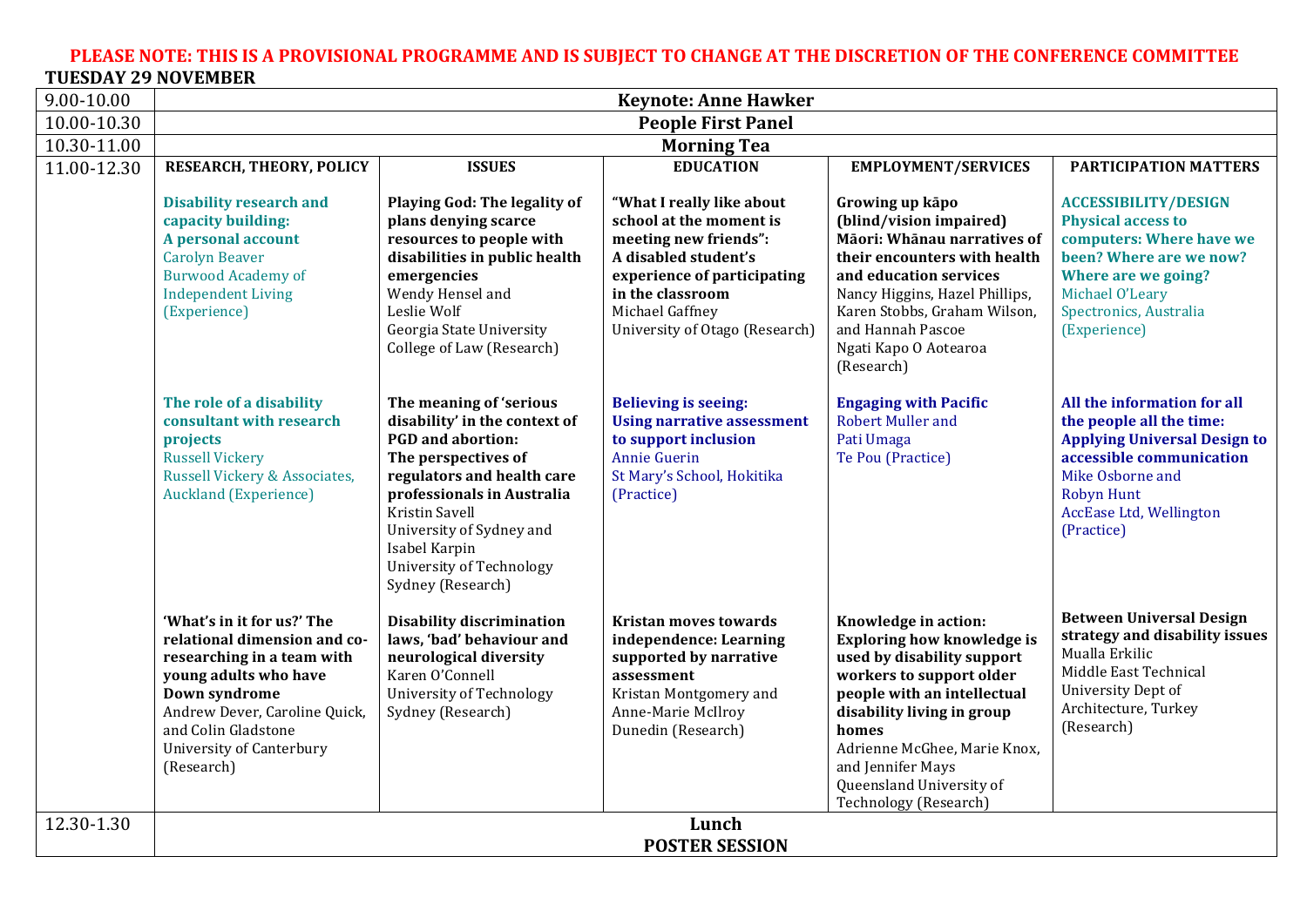# PLEASE NOTE: THIS IS A PROVISIONAL PROGRAMME AND IS SUBJECT TO CHANGE AT THE DISCRETION OF THE CONFERENCE COMMITTEE **TUESDAY&29&NOVEMBER**

| 1.30-3.00 | RESEARCH, THEORY, POLICY                                                                                                                                                                  | <b>ISSUES</b>                                                                                                                                         | <b>EDUCATION</b>                                                                                                                                  | <b>EMPLOYMENT/SERVICES</b>                                                                                                                                                                                                                                           | <b>PARTICIPATION MATTERS</b>                                                                                                                                            |
|-----------|-------------------------------------------------------------------------------------------------------------------------------------------------------------------------------------------|-------------------------------------------------------------------------------------------------------------------------------------------------------|---------------------------------------------------------------------------------------------------------------------------------------------------|----------------------------------------------------------------------------------------------------------------------------------------------------------------------------------------------------------------------------------------------------------------------|-------------------------------------------------------------------------------------------------------------------------------------------------------------------------|
|           | When every voice is heard:<br>Finding a place for the life<br>stories of people with high<br>and complex support needs<br>Paul Milne<br>Donald Beasley Institute,<br>Dunedin (Research)   | <b>Sterilization and</b><br>intellectually disabled<br>people in NZ:<br>Still on the agenda?<br>Carol Hamilton<br>University of Waikato<br>(Research) | "I learn stuff."<br>A Master's research<br>presentation<br>Lara Sanderson<br>University of Otago (Research)                                       | <b>Comparison of short-term</b><br>socio-economic and life<br>satisfaction outcomes for<br>people disabled by illness or<br>injury in NZ<br>Sue McAllister, Sarah Derrett,<br>Rick Audas, Peter Herbison, &<br>Charlotte Paul<br>University of Otago (Research)      | <b>Taking advantage of web</b><br>technologies to increase<br>service provision and<br>decrease costs<br><b>Nicolas Steenhout</b><br><b>Accessibility NZ (Practice)</b> |
|           | <b>Rights, Camera, Action!</b><br>Utilizing the CRPWD as an<br>inclusive participatory<br>action research tool<br>Janice Ollerton<br>Break Thru People Solutions,<br>Australia (Research) | An ethnographic study of<br>NZ's muscular dystrophy<br>community<br>Kate Longmuir<br><b>University of Auckland</b><br>(Research)                      | "I just didn't fit."<br><b>Lessons from those</b><br>'disabled' by Physical<br><b>Education</b><br>Kate Holland<br>University of Otago (Research) | <b>How can health services</b><br>respond appropriately to the<br>needs of disabled people?<br><b>Tools and initiatives for</b><br>transformative change<br>Pauline Boyles and<br>Paul Gibson<br><b>Capital and Coast District</b><br><b>Health Board (Practice)</b> | Designing socially inclusive<br>educational products<br>Gloria Gomez<br>Dunedin (Research)                                                                              |
|           | "I'm okay until I am<br>measured by perceived<br>norms"<br>Rhonda Swenson<br><b>Wellington (Experience)</b>                                                                               | Disability advocacy and<br>reproductive choice<br>Martha Bell<br>University of Otago (Research)                                                       | The voice of the student<br>Jillian North and students<br>Ministry of Education, Dunedin<br>(Experience)                                          | The interface between<br>informal and formal carers:<br>A critical examination of a<br>government-driven<br>initiative in light of research<br>findings<br><b>Christine Cummins</b><br>Auckland University of<br>Technology (Research)                               | Auto-mobile: Disability,<br>driving and participation<br>Esther Woodbury<br>University of Otago (Research)                                                              |
| 3.00-3.30 | <b>Afternoon Tea</b>                                                                                                                                                                      |                                                                                                                                                       |                                                                                                                                                   |                                                                                                                                                                                                                                                                      |                                                                                                                                                                         |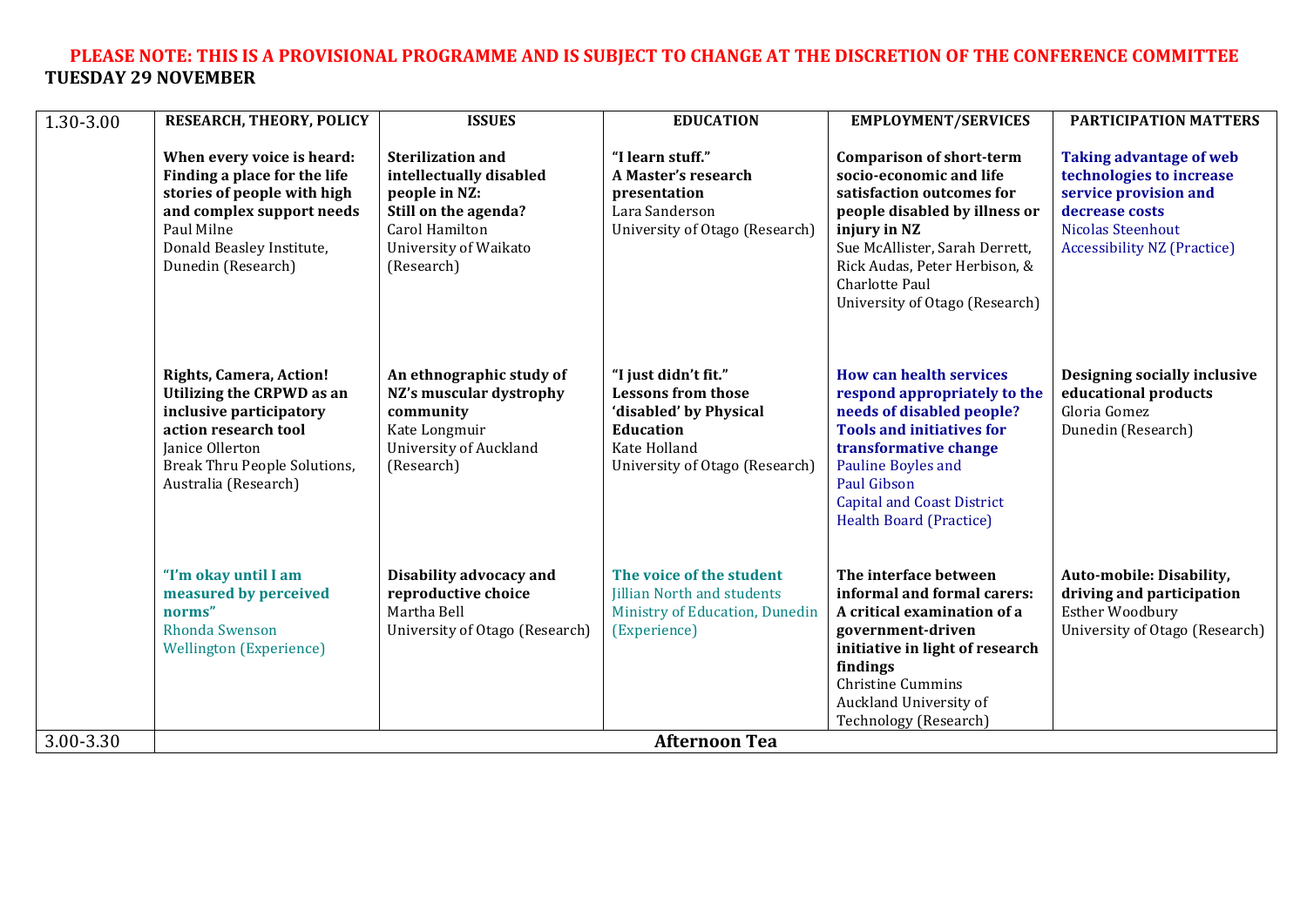# PLEASE NOTE: THIS IS A PROVISIONAL PROGRAMME AND IS SUBJECT TO CHANGE AT THE DISCRETION OF THE CONFERENCE COMMITTEE **TUESDAY&29&NOVEMBER**

| 3.30-5.00          | <b>RESEARCH, THEORY, POLICY</b>                                                                                                                                              | <b>ISSUES</b>                                                                                                                                                                                          | <b>EDUCATION</b>                                                                                                                                                                                                            | <b>SERVICES</b>                                                                                                                                                                                | PARTICIPATION MATTERS                                                                                                                                                                   |
|--------------------|------------------------------------------------------------------------------------------------------------------------------------------------------------------------------|--------------------------------------------------------------------------------------------------------------------------------------------------------------------------------------------------------|-----------------------------------------------------------------------------------------------------------------------------------------------------------------------------------------------------------------------------|------------------------------------------------------------------------------------------------------------------------------------------------------------------------------------------------|-----------------------------------------------------------------------------------------------------------------------------------------------------------------------------------------|
|                    | How the kiwi lost his wings:<br>Disability, community, and<br>national identity-then,<br>now, and in a generation's<br>time<br>Paul Gibson<br><b>IHC Advocacy (Research)</b> | Doing it differently:<br>Motherhood and disability<br>Deborah Payne, Kathryn<br>McPherson, and Bernadette<br>Guerin<br>AUT Centre for Midwifery and<br>Women's Health Research,<br>Auckland (Research) | <b>Inclusive education:</b><br><b>Making the rhetoric a reality</b><br>in England<br>Judith Hudson<br><b>University of Tasmania</b><br>(Experience)                                                                         | <b>Sensory integration</b><br>therapeutic practices:<br>Informed by deep pressure<br>seeking<br>Tania Allan Ross<br>Otago Polytechnic (Research)                                               | The art of valuing/the value<br>of art:<br><b>Challenging preconceptions</b><br>of art in the disability sector<br><b>Bridget Inder</b><br>Connections/Studio2, Dunedin<br>(Experience) |
|                    | <b>Diversity in Disability</b><br>Studies:<br>A Malaysian perspective<br>Ling How Kee<br>Universiti Malaysia Sarawak<br>(Research)                                           | Is everybody really in?:<br>The parenting experiences<br>of men and women with<br>intellectual disability<br>Brigit Mirfin-Veitch<br>Donald Beasley Institute,<br>Dunedin (Research)                   | 'Inclusion': Is it enough?<br><b>Bernadette Macartney</b><br><b>Inclusive Education Action</b><br>Group/Victoria University of<br>Wellington (Research)                                                                     | The meaning of living well:<br><b>Perspectives from disabled</b><br>people regarding physical<br>activity and healthy eating<br>Alexis Cull<br>Auckland University of<br>Technology (Research) | <b>Rock band 'Mr Handsome':</b><br>The long and winding road<br><b>Duncan Armstrong and</b><br><b>Ian Armstrong</b><br><b>Wellington (Experience)</b>                                   |
|                    | <b>Visibly different:</b><br><b>Impaired female bodies and</b><br>lived experience<br>Nandini Ghosh<br>Institute of Development<br>Studies, Kolkata (Research)               | <b>Totally Awesome Parents:</b><br><b>Parents with an intellectual</b><br>disability are certainly not<br>average! They are so much<br>more<br>Angela Alexander<br>Mpower, Australia (Practice)        | 'A prick in the Minister's<br>side': Working towards<br>inclusive education in NZ<br>through voluntary advocacy<br><b>Trish Grant and</b><br><b>Jude MacArthur</b><br><b>Inclusive Education Action</b><br>Group (Practice) | <b>Fullpower:</b><br>Self defence for ALL ages and<br>abilities<br><b>Ezekiel Robson</b><br><b>Kidpower Teenpower</b><br><b>Fullpower Trust, Auckland</b><br>(Practice)                        | <b>Creative illusions:</b><br>An approach to integrated<br>dance choreography<br>Hahna Briggs and<br><b>Jenny Newstead</b><br>University of Otago (Practice)                            |
| 5.00-6.00          | <b>Political Panel</b>                                                                                                                                                       |                                                                                                                                                                                                        |                                                                                                                                                                                                                             |                                                                                                                                                                                                |                                                                                                                                                                                         |
| 6.00 <sub>pm</sub> | <b>Inclusive Education Action Group (IEAG) AGM</b>                                                                                                                           |                                                                                                                                                                                                        |                                                                                                                                                                                                                             |                                                                                                                                                                                                |                                                                                                                                                                                         |